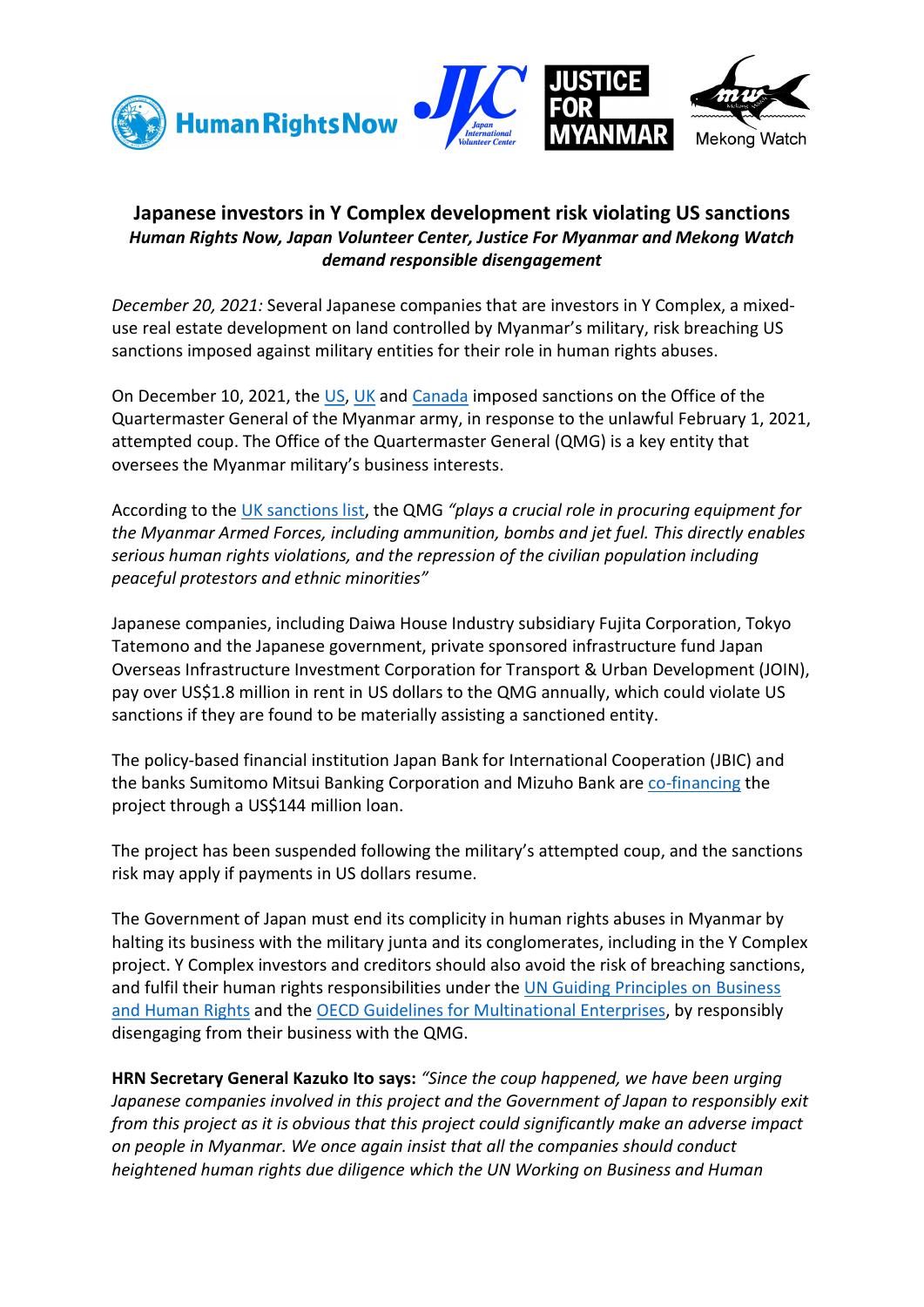





Rights published and disclose its result to be accountable for its involvement in a transparent manner. That process should get relevant stakeholders engaged so that their voices are heard. Additionally, we urge the Government of Japan to proactively promote such processes according to its duty to protect human rights under the UN Guiding Principles."

Justice For Myanmar spokesperson Yadanar Maung says: "It is unacceptable that Fujita Corporation, Tokyo Tatemono and JOIN have continued their involvement in the Y Complex development, after the Myanmar military's 2017 campaign of genocide against the Rohingya, ongoing war crimes and crimes against humanity in ethnic areas and the campaign of terror that the military junta was waged against the Myanmar people for over ten months. After the latest US sanctions on the QMG, which is the Y Complex lessor, the project is untenable and the investors must immediately move to responsibly cut ties. Should they continue payments, we request the US Treasury investigate Y Complex for any breach of sanctions and take swift action. Myanmar people continue to be slaughtered by this illegal and murderous military junta with total impunity. Through Y Complex, the Japanese government and companies are complicit in atrocity crimes. They have blood on their hands."

Yuka Kiguchi, Executive Director of Mekong Watch, said: "Further land lease payments will mean that Tokyo Tatemono, Fujita, JOIN, Sumitomo Mitsui Banking Corporation, Mizuho Bank, and JBIC, are directly and indirectly providing funds for human rights violations such as extrajudicial killings, torture, sexual violence as well as attacks in ethnic minority regions committed in Myanmar under the direction of the military. In particular, JOIN and JBIC are implicating Japan's taxpayers in these human rights violations by providing public funds to Y Complex. They should immediately pull their funding and stop lending to the project."

Naoko Watanabe, Advocacy Office of JVC, said, "The Japanese public and private sectors, which have funded the Y-Complex on military land, have continued to be complicit in the massacres, detentions, torture and other atrocities committed by the military against the innocent people of Myanmar not only after the February 1 coup, but also before the coup. The sanctions against QMG by the U.S., U.K., and Canada have made it clear that the attitude of the Japanese government and the companies, involved in the project without any indication or response after the coup, is wrong and shameful. We, as Japanese citizens and taxpayers, once again call on the Japanese government and the companies involved in the project to respect the decisions of the three countries and to immediately withdraw from the Y Complex project."

## Background on Y Complex

Since the Myanmar military's unlawful February 1, 2021 coup attempt, the junta has murdered more than 1300 people, including children, and arrested nearly 11,000, according to the Myanmar human rights organisation, the Assistance Association for Political Prisoners. The Myanmar military has also carried out indiscriminate airstrikes and shelling that have killed civilians, destroyed property and caused mass displacement.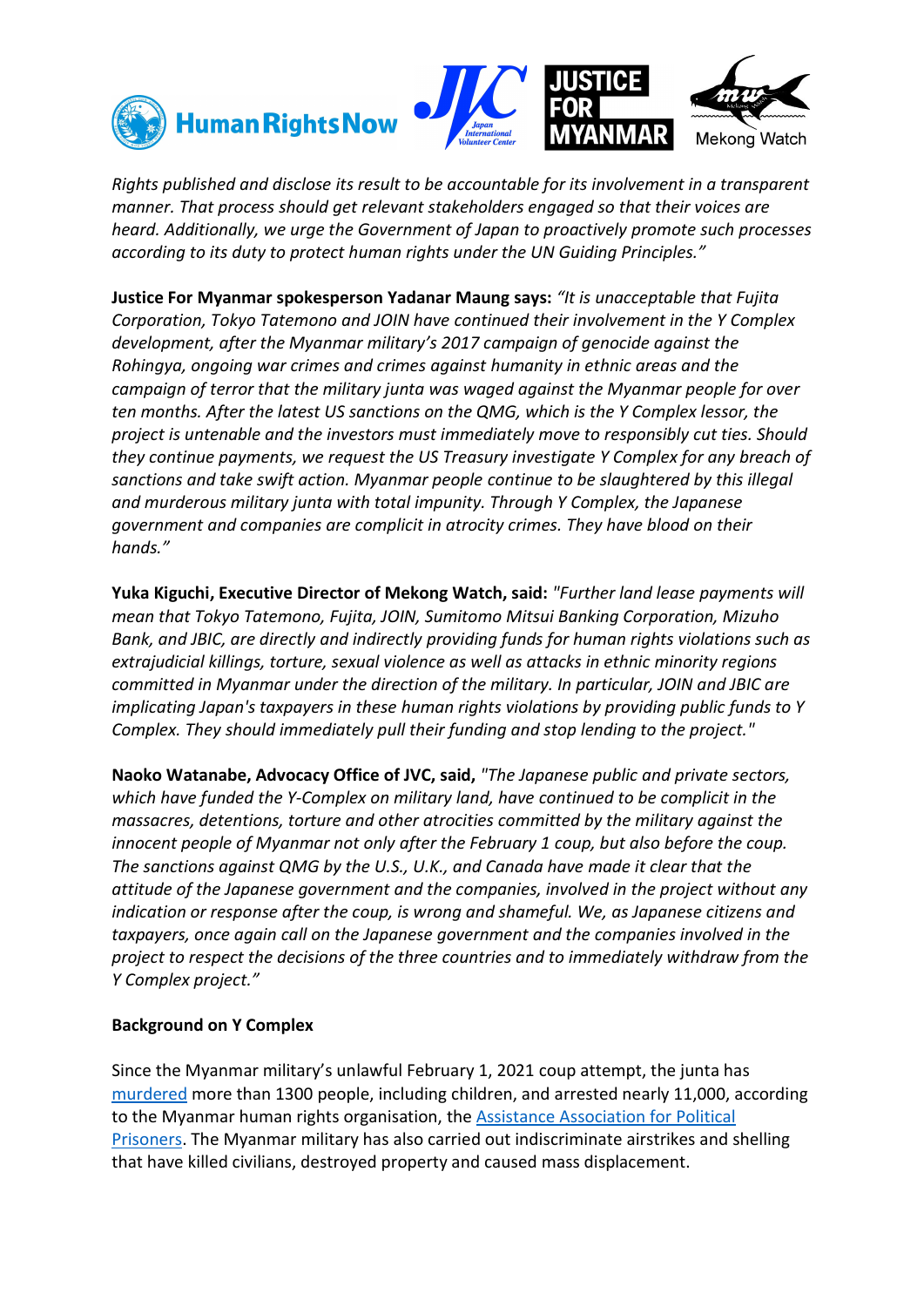



Since the attempted coup, the Myanmar military has engaged in "probable crimes against humanity and war crimes" according to the UN Special Rapporteur on the situation of human rights in Myanmar. It has been well documented that the Myanmar military's international crimes are *financed by its business interests*, including from real estate projects such as Y Complex.

Y Complex is being developed under a build-operate-transfer agreement between the crony company Yangon Technical & Trading Co. Ltd. (YTT) and the QMG, with annual lease payments of US\$2.163 million payable to the Ministry of Defence.

The project, still under construction, is for a mixed-use real estate complex that will include an Okura Prestige Hotel, to be operated by the Japanese company Okura Hotels & Resorts.

Fujita, Tokyo Tatemono and JOIN's investment in Y Complex Co. Ltd. is structured through a holding company in Singapore, Yangon Museum Development Pte. Ltd, owned by the three Japanese investors. The holding company owns 80% of the Myanmar project company, Y Complex Co. Ltd., with the remaining 20% held by their local partner, YTT.

Yangon Museum Development is the recipient of co-financing from JBIC, Sumitomo Mitsui Banking Corporation and Mizuho Bank.

According to Yangon Museum Development's most recent financial statement for 2020, US dollars is the functional currency of the company and funds are held in US dollar accounts in Singapore, from where they are transferred to Myanmar, including for lease payments to the QMG. Any banks involved in the transfer of US denominated funds to the QMG may be at risk of violating sanctions.

Payments to the QMG are made from a US dollar rent reserve account that is jointly controlled by Y Complex Co. Ltd. and YTT. According to the draft Land Lease Agreement between Y Complex Co. Ltd. and YTT, leaked by Distributed Denial of Secrets, the Japanese investors are responsible for transferring US\$1.82 million annually into the rent reserve account. These funds are transferred to Myanmar from Yangon Museum Development, and according to the 2020 financial statement, were last remitted in 2019 from Singapore. In reality, Japanese investors may be indirectly paying a greater share of the funds owed to the QMG, through additional payments to YTT that are specified in the Land Lease Agreement.

Fujita Corporation and Tokyo Tatemono both said, "Regarding the Y Complex Project, Tokyo Tatemono considers the safety of the Myanmar people and relevant stakeholders to be the top priority and has suspended the operation of the Project entirely since February 1, 2021. We are seriously concerned about the recent sanctions imposed by the United States and other countries and will continue to monitor the situation, including its possible impact on the Project."